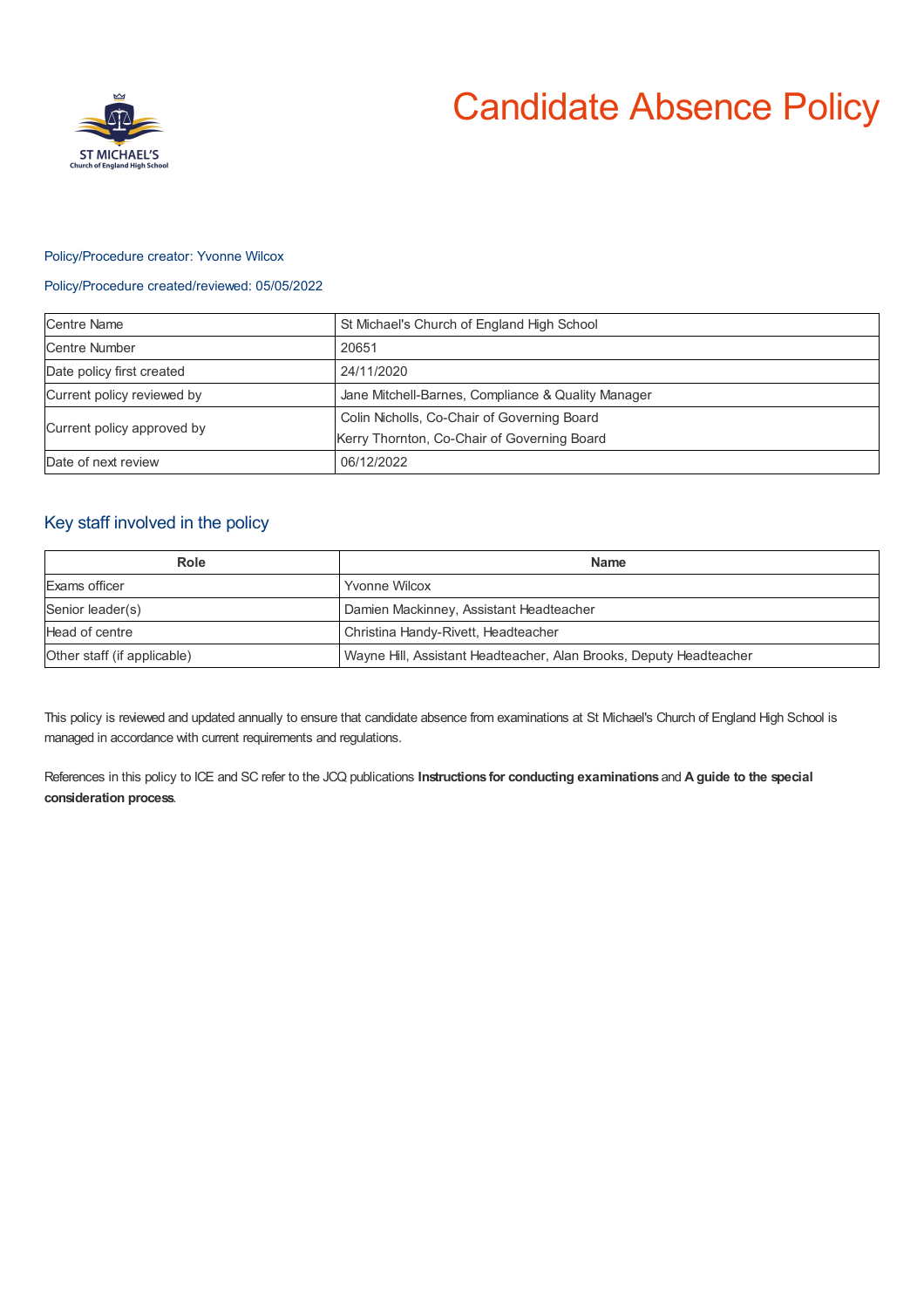# Purpose of the policy

The purpose of this policy is to confirm the arrangements for candidates who are absent from an examination at St Michael's Church of England High School.

An absent candidate may subsequently arrive once the exam is underway, becoming a late or very late arrival, at which point St Michael's Church of England High School reserves the right to exercise discretion whether to allow a candidate who arrives after the start of the examination to enter the examination room and sit the examination. (See **Candidate Late Arrival Policy**)

Based upon the circumstances for the absence, and subject to the required conditions being met, an application for special consideration may also be made to the relevant awarding body.

## 1. Identifying and dealing with candidate absence

A candidate will be considered absent from an examination if:

- the candidate is not present on completion of the attendance register once candidates are seated and have started the examination (ICE 22.5) OR
- the candidate is not present when the class register is taken before candidates are invited to enter the room, under supervised conditions, to start their examination, etc

Once a candidate is identified as absent from an examination, the following action will be taken:

The candidate will be contacted immediately as to their whereabouts and as far as possible arrangements made to ensure their immediate arrival

If a candidate fails to sit an examination, the following action is taken:

- A confirmed candidate absence is clearly recorded on the attendance register which is sent to the examiner/marker
- The candidate absence is noted on the seating plan by crossing through the candidate details

## 2. Roles and Responsibilities

#### **Overview**

It is the responsibility of the following member(s) of staff to deal with candidate absence once it has been identified:

- Yvonne Wilcox, Exam Manager
- Nicola Cartwright, Attendance Officer

It is the responsibility of the following member(s) of staff to deal with candidates who are persistently absent from examinations:

• Nicola Cartwright, Attendance Officer

#### **The role of invigilators**

Invigilators will:

- Be informed of the process for dealing with absent candidates through training
- (updated 2021/22) Ensure that absent candidates are clearly indicated on the attendance register (ICE 22.4)

Additional responsibilities:

• not applicable